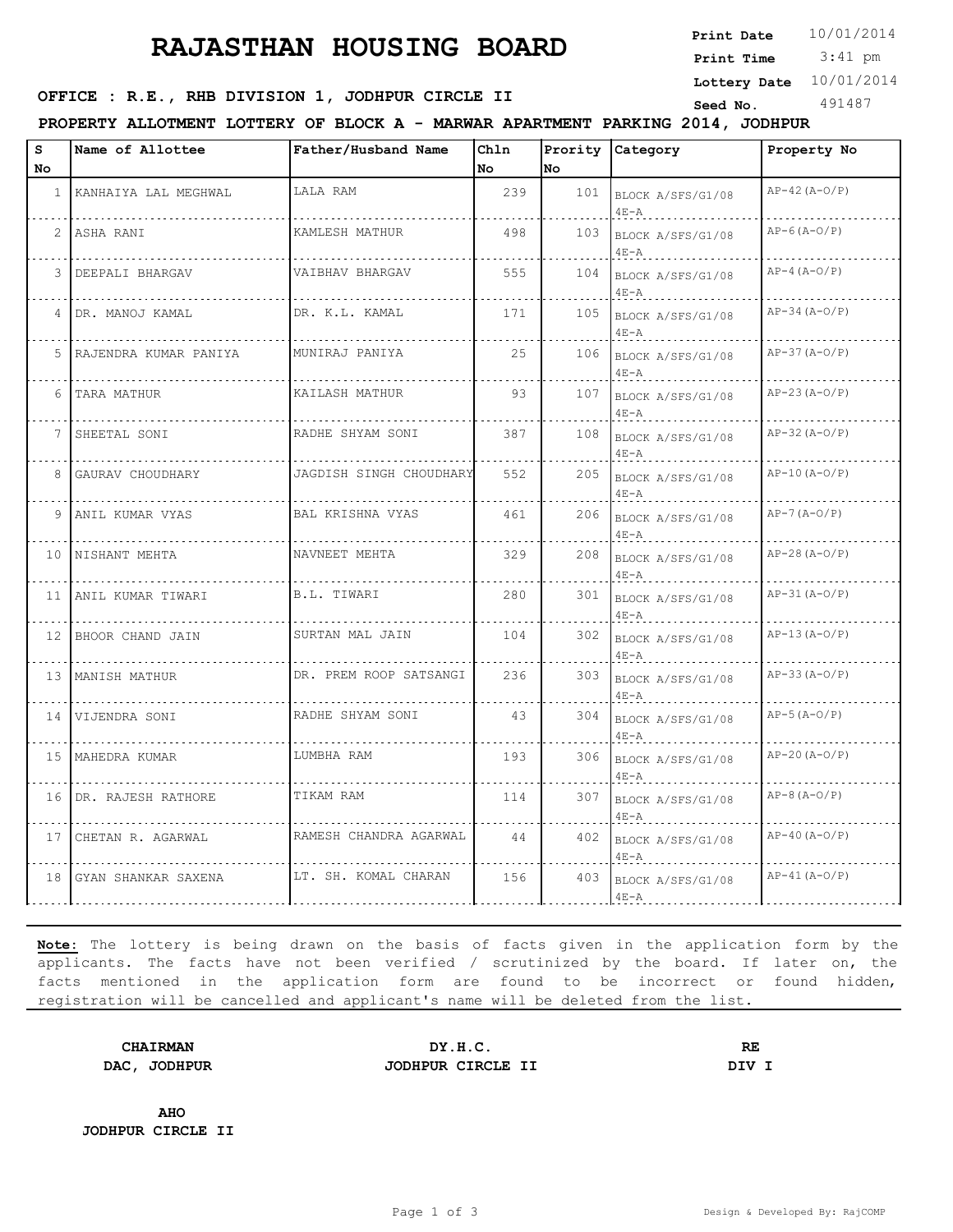# **RAJASTHAN HOUSING BOARD**

**Print Date**  $10/01/2014$ 

 3:41 pm **Print Time**

**Lottery Date** 10/01/2014

### **SEED OFFICE : R.E., RHB DIVISION 1, JODHPUR CIRCLE II** Seed No. 491487

**PROPERTY ALLOTMENT LOTTERY OF BLOCK A - MARWAR APARTMENT PARKING 2014, JODHPUR**

| s<br>No. | Name of Allottee         | Father/Husband Name     | Ch1n<br>No. | <b>No</b> | Prority Category              | Property No     |
|----------|--------------------------|-------------------------|-------------|-----------|-------------------------------|-----------------|
|          | 19 KESARI MAL JATIA      | NAR SINGH               | 326         | 404       | BLOCK A/SFS/G1/08<br>$4E - A$ | $AP-16(A-O/P)$  |
| 20       | URMILA JETHANI           | J.K. JETHANI            | 279         | 406       | BLOCK A/SFS/G1/08<br>$4E - A$ | $AP-11 (A-O/P)$ |
|          | 21 NIRMALA MATHUR        | SHEKHAR MATHUR          | 505         | 503       | BLOCK A/SFS/G1/08<br>$4E - A$ | $AP-18(A-O/P)$  |
|          | 22 KHEMCHAND GOKANI      | CHETAN DAS GOKANI       | 89          | 504       | BLOCK A/SFS/G1/08<br>$4E - A$ | $AP-24 (A-0/P)$ |
|          | 23 ASHOK JETHWANI        | KISHAN CHAND JETHWANI   | 32          | 505       | BLOCK A/SFS/G1/08<br>$4E - A$ | $AP-19(A-O/P)$  |
|          | 24 KISHAN LAL BOHRA      | MOHAN LAL BOHRA         | 385         | 506       | BLOCK A/SFS/G1/08<br>$4E - A$ | $AP-2(A-O/P)$   |
|          | 25 AVINASH RAI JAIN      | KASHMIRI LAL JAIN       | 551         | 508       | BLOCK A/SFS/G1/08<br>$4E - A$ | $AP-30 (A-O/P)$ |
|          | 26 SHARIF IQBAL          | IOBAL AHMED             | 433         | 604       | BLOCK A/SFS/G1/08<br>$4E - A$ | $AP-22(A-O/P)$  |
|          | 27 RAVI TAPARIA          | SATYA NARAYAN TAPARIA   | 539         | 605       | BLOCK A/SFS/G1/08<br>$4E - A$ | $AP-9 (A-O/P)$  |
| 28       | REKHA JAIN               | JITENDRA JAIN           | 395         | 608       | BLOCK A/SFS/G1/08<br>$4E - A$ | $AP-14 (A-O/P)$ |
| 29       | NIRMALA CHOUDHARY        | DEVA RAM CHOUDHARY      | 504         | 702       | BLOCK A/SFS/G1/08<br>$4E - A$ | $AP-25 (A-O/P)$ |
| 30       | UMESH MATHUR             | GOVIND CHAND MATHUR     | 114         | 703       | BLOCK A/SFS/G1/08<br>$4E - A$ | $AP-1 (A-O/P)$  |
| 31 I     | GIRDHARI LAL PALIWAL     | DAYA RAM PALIWAL        | 133         | 705       | BLOCK A/SFS/G1/08<br>$4E - A$ | $AP-21 (A-O/P)$ |
| 32       | CHETAN PRAKASH JOSHI     | BHURA LAL JOSHI         | 479         | 801       | BLOCK A/SFS/G1/08<br>$4E - A$ | $AP-26(A-O/P)$  |
|          | 33 SANJAY NARAYAN MATHUR | UGAM NARAYAN            | 321         | 802       | BLOCK A/SFS/G1/08<br>$4E - A$ | $AP-36(A-O/P)$  |
|          | 34 MADHU CHOPRA          | VIJAY SINGH CHOPRA      | 292         | 805       | BLOCK A/SFS/G1/08<br>$4E - A$ | $AP-3 (A-O/P)$  |
| 35       | GULREZ IQBAL             | IQBAL AHMED             | 434         | 808       | BLOCK A/SFS/G1/08<br>$4E - A$ | $AP-44 (A-O/P)$ |
|          | 36 RUPRAM SOLANKI        | LT. SH. NENU RAM SOLANK | 214         | 904       | BLOCK A/SFS/G1/08<br>$4E-A$   | $AP-39(A-O/P)$  |

**Note:** The lottery is being drawn on the basis of facts given in the application form by the applicants. The facts have not been verified / scrutinized by the board. If later on, the facts mentioned in the application form are found to be incorrect or found hidden, registration will be cancelled and applicant's name will be deleted from the list.

**CHAIRMAN DY.H.C. RE DAC, JODHPUR JODHPUR CIRCLE II DIV I**

**AHO JODHPUR CIRCLE II**